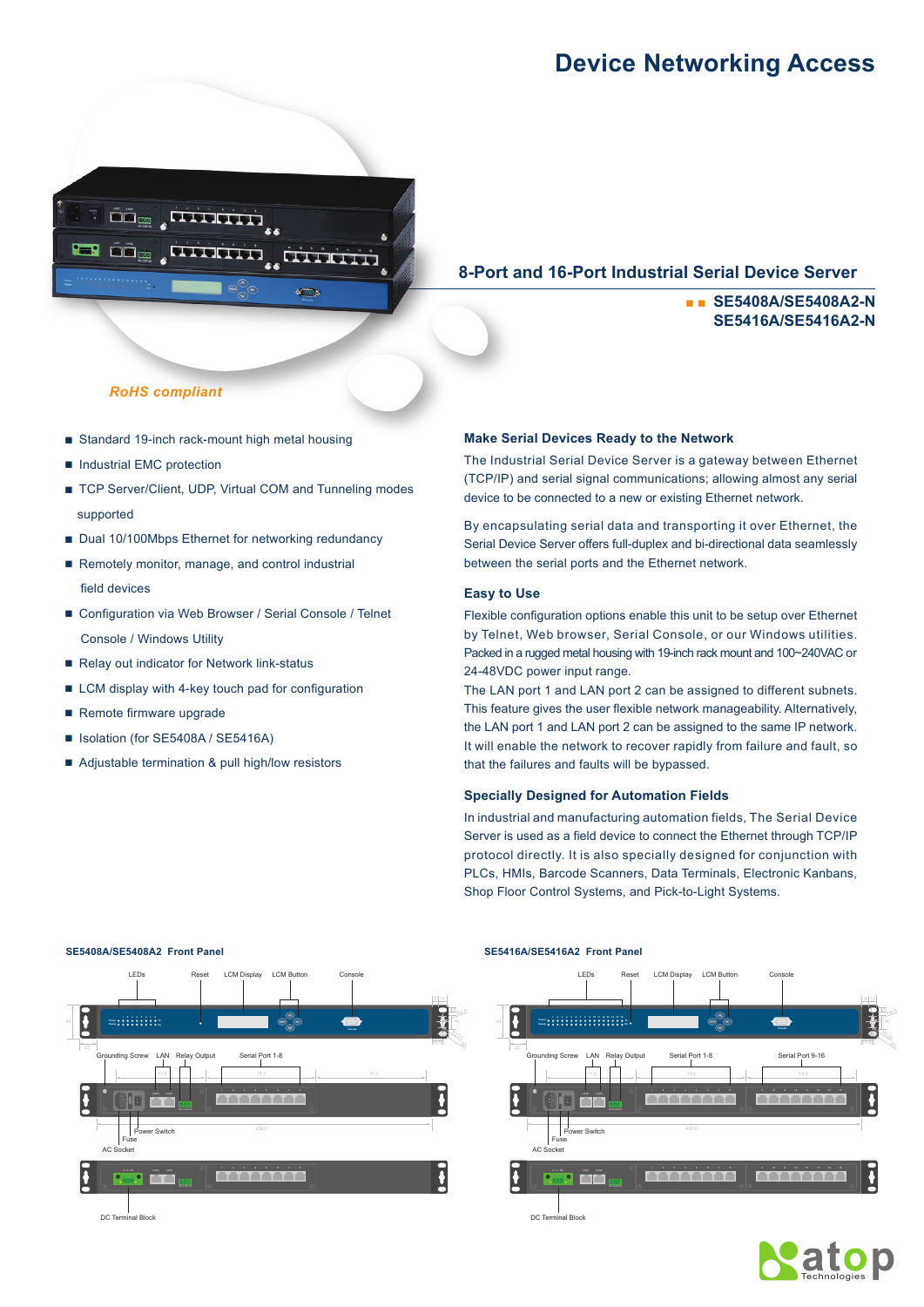### **8-Port and 16-Port Industrial Serial Device Server**



÷,

| <b>Specifications</b>              |                                                                                               |  |  |  |
|------------------------------------|-----------------------------------------------------------------------------------------------|--|--|--|
| <b>Network Interface</b>           |                                                                                               |  |  |  |
| <b>Ethernet Port</b>               | 2x RJ-45                                                                                      |  |  |  |
| <b>LAN-port Mode</b>               | Dual Subnets or LAN Redundancy                                                                |  |  |  |
| Compliance                         | IEEE 802.3 10BASE-T / IEEE 802.3u 100BASE-TX                                                  |  |  |  |
| <b>Serial Interface</b>            |                                                                                               |  |  |  |
| Connector                          | <b>RJ-45</b>                                                                                  |  |  |  |
| <b>Ports</b>                       | 8 or 16 Ports                                                                                 |  |  |  |
| Mode                               | RS-232/422/485, software selectable.                                                          |  |  |  |
|                                    | For the different modes supported in each model, refer to the ordering information.           |  |  |  |
| <b>Baud Rate</b>                   | 50~921,600 bps                                                                                |  |  |  |
| Parity                             | None, Odd, Even, Space, Mark                                                                  |  |  |  |
| <b>Data Bits</b>                   | 5,6,7,8                                                                                       |  |  |  |
| <b>Stop Bits</b>                   | 1,2                                                                                           |  |  |  |
| <b>Flow Control</b>                | None, Xon/Xoff, RTS/CTS (RS-232 only)                                                         |  |  |  |
| *Isolation                         | 2.5 KV (Isolation models only)                                                                |  |  |  |
| <b>Power Characteristics</b>       |                                                                                               |  |  |  |
| Connector                          | IEC 60320-1 C14 AC Power Inlet (AC models) / 5.08mm 3-pin Lockable Terminal Block (DC models) |  |  |  |
| <b>Input Voltage</b>               | AC 100~240V (AC Models) / 24-48 VDC (DC Models)                                               |  |  |  |
| <b>Power Consumption (max.)</b>    | 0.21A @100 VAC / 0.54A @24 VDC                                                                |  |  |  |
|                                    |                                                                                               |  |  |  |
| <b>Power Redundancy</b>            | <b>No</b>                                                                                     |  |  |  |
| <b>Reverse Polarity Protection</b> | Yes (DC Input only)                                                                           |  |  |  |
| <b>Mechanicals</b>                 |                                                                                               |  |  |  |
| Dimensions(W x H x D)              | 436 mm x 43.5 mm x 200 mm                                                                     |  |  |  |
| Installation                       | 19" Rack Mount                                                                                |  |  |  |
| <b>Reset Button</b>                | Yes                                                                                           |  |  |  |
| Weight                             | 3.2kg (16 ports) / 3.0 kg (8 ports)                                                           |  |  |  |
| <b>Environmental Limits</b>        |                                                                                               |  |  |  |
| <b>Operating Temperature</b>       | $-20^{\circ}$ C ~ 70 $^{\circ}$ C (-4 $^{\circ}$ F ~ 158 $^{\circ}$ F)                        |  |  |  |
| <b>Storage Temperature</b>         | $-40^{\circ}$ C ~ 85°C (-40°F ~ 185°F)                                                        |  |  |  |
| <b>Ambient Relative Humidity</b>   | $5 \sim 95\%$ RH, (non-condensing)                                                            |  |  |  |
| <b>Software</b>                    |                                                                                               |  |  |  |
| <b>Protocols</b>                   | IPv4, ICMP, TCP, UDP, DHCP Client, SNMP, HTTP, Telnet, RFC2217, NTP, DNS, SMTP, Syslog        |  |  |  |
| Configuration                      | Serial Manager, Web UI, Serial console, Telnet                                                |  |  |  |
| <b>Virtual COM</b>                 | Windows / Linux redirection software                                                          |  |  |  |
| <b>Link Modes</b>                  |                                                                                               |  |  |  |
| <b>TCP Server</b>                  | 4-connection mode supports Raw Data, Virtual COM or Reverse Telnet                            |  |  |  |
| <b>TCP Client</b>                  | Dual destinations support Raw Data or Virtual COM                                             |  |  |  |
| <b>UDP</b>                         | Up to 8 ranges of IPs                                                                         |  |  |  |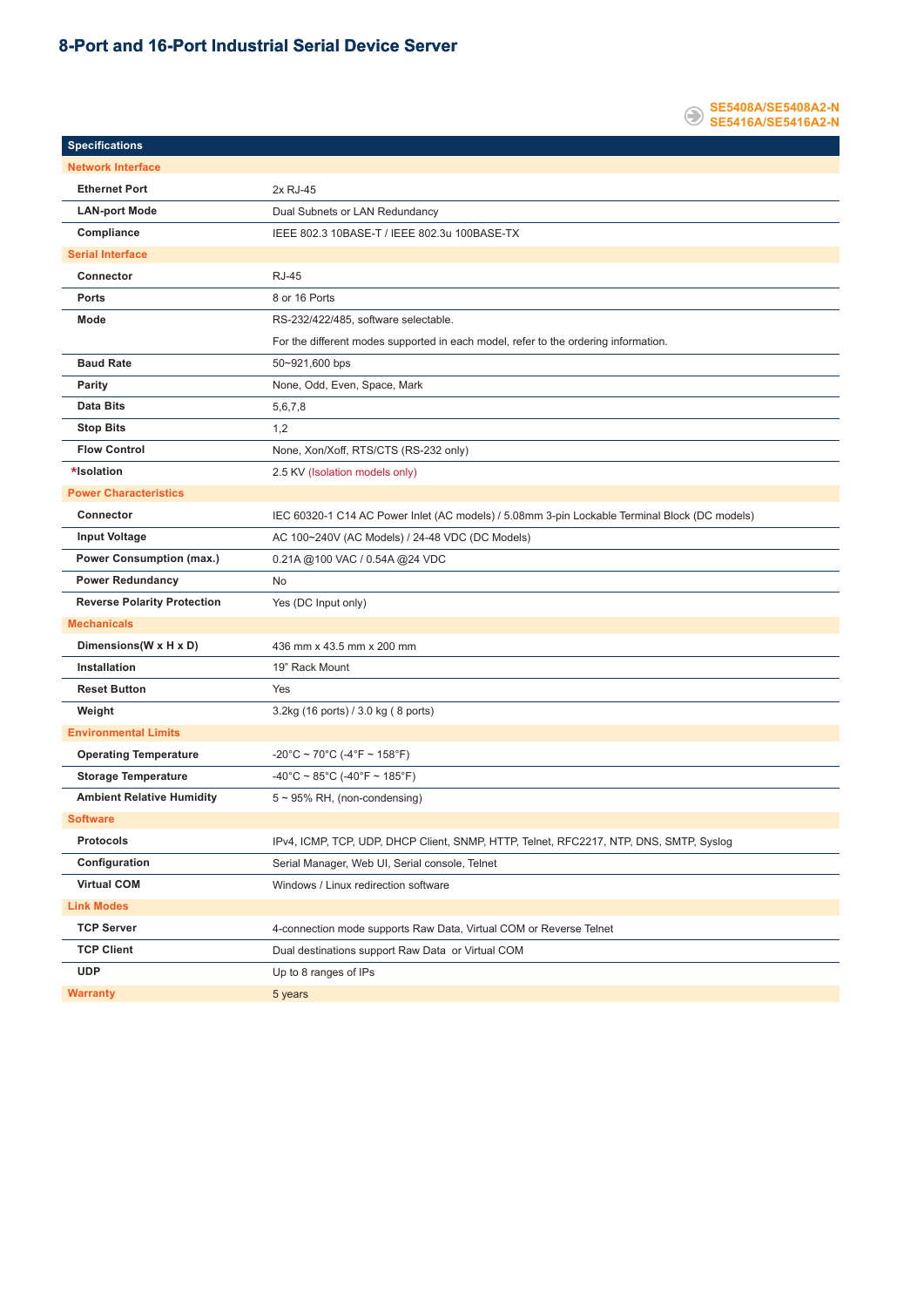| <b>Ordering Information</b>   |                      |                 |                                                                                                |  |  |  |  |  |
|-------------------------------|----------------------|-----------------|------------------------------------------------------------------------------------------------|--|--|--|--|--|
|                               | <b>Model Name</b>    | P/N             | <b>Description</b>                                                                             |  |  |  |  |  |
| <b>Isolation</b>              | <b>SE5416A</b>       | 1P1SE5416A0001G | 16-Port Industrial Serial Device Server, RS-232, AC Inlet, US Plug                             |  |  |  |  |  |
|                               | <b>SE5416A-DC</b>    | 1P1SE5416A0002G | 16-Port Industrial Serial Device Server, RS-232, DC TB3                                        |  |  |  |  |  |
|                               | <b>SE5416A-S5</b>    | 1P1SE5416A0003G | 16-Port Industrial Serial Device Server, RS-422/485, AC Inlet, US Plug                         |  |  |  |  |  |
|                               | <b>SE5416A-S5-DC</b> | 1P1SE5416A0004G | 16-Port Industrial Serial Device Server, RS-422/485, DC TB3                                    |  |  |  |  |  |
|                               | <b>SE5416A-EU</b>    | 1P1SE5416A0011G | 16-Port Industrial Serial Device Server, RS-232, AC Inlet, EU Plug                             |  |  |  |  |  |
|                               | <b>SE5416A-S5-EU</b> | 1P1SE5416A0013G | 16-Port Industrial Serial Device Server, RS-422/485, AC Inlet, EU Plug                         |  |  |  |  |  |
|                               | <b>SE5408A</b>       | 1P1SE5408A0001G | 8-Port Industrial Serial Device Server, RS-232, AC Inlet, US Plug                              |  |  |  |  |  |
|                               | <b>SE5408A-DC</b>    | 1P1SE5408A0002G | 8-Port Industrial Serial Device Server, RS-232, DC TB3                                         |  |  |  |  |  |
|                               | <b>SE5408A-S5</b>    | 1P1SE5408A0003G | 8-Port Industrial Serial Device Server, RS-422/485, AC Inlet, US Plug                          |  |  |  |  |  |
|                               | <b>SE5408A-S5-DC</b> | 1P1SE5408A0004G | 8-Port Industrial Serial Device Server, RS-422/485, DC TB3                                     |  |  |  |  |  |
|                               | <b>SE5408A-EU</b>    | 1P1SE5408A0011G | 8-Port Industrial Serial Device Server, RS-232, AC Inlet, EU Plug                              |  |  |  |  |  |
|                               | <b>SE5408A-S5-EU</b> | 1P1SE5408A0013G | 8-Port Industrial Serial Device Server, RS-422/485, AC Inlet, EU Plug                          |  |  |  |  |  |
| <b>Non-Isolation</b>          | <b>SE5416A2-N-DC</b> | 1P1SE5416A200CG | 16-Port Industrial Serial Device Server, RS-232/422/485 Software Selectable, DC TB3            |  |  |  |  |  |
|                               | <b>SE5416A2-N-US</b> | 1P1SE5416A200BG | 16-Port Industrial Serial Device Server, RS-232/422/485 Software Selectable, AC Inlet, US Plug |  |  |  |  |  |
|                               | <b>SE5416A2-N-EU</b> | 1P1SE5416A201BG | 16-Port Industrial Serial Device Server, RS-232/422/485 Software Selectable, AC Inlet, EU Plug |  |  |  |  |  |
|                               | <b>SE5408A2-N-DC</b> | 1P1SE5408A2006G | 8-Port Industrial Serial Device Server, RS-232/422/485 Software Selectable, DC TB3             |  |  |  |  |  |
|                               | <b>SE5408A2-N-US</b> | 1P1SE5408A2005G | 8-Port Industrial Serial Device Server, RS-232/422/485 Software Selectable, AC Inlet, US Plug  |  |  |  |  |  |
|                               | <b>SE5408A2-N-EU</b> | 1P1SE5408A2015G | 8-Port Industrial Serial Device Server, RS-232/422/485 Software Selectable, AC Inlet, EU Plug  |  |  |  |  |  |
| <b>Optional Accessories</b>   |                      |                 |                                                                                                |  |  |  |  |  |
| Power Adapter-AD17-24C (US-Y) |                      | 50500151240002G | Y-Type power adaptor, 100-240VAC input, 0.6A @ 24VDC output, US plug                           |  |  |  |  |  |
| Power Adapter-AD17-24D (EU-Y) |                      | 50500151240012G | Y-Type power adaptor, 100-240VAC input, 0.6A @ 24VDC output, EU plug                           |  |  |  |  |  |
| ADP-DB9(F)-TB5                |                      | 59906231G       | Female DB9 to Female 3.81mm TB5 Converter                                                      |  |  |  |  |  |
| CBL-RJ45(8P)-DB9(M)-90        |                      | 50891781G       | RJ45 to DB9 Male Cable, 90cm                                                                   |  |  |  |  |  |
| CBL-RJ45(8P)-DB9(M)-200       |                      | 50891951G       | RJ45 to DB9 Male Cable, 200cm                                                                  |  |  |  |  |  |
| CBL-RJ45(8P)-DB9(F)-90        |                      | 50891791G       | RJ45 to DB9 Female Cable, 90cm                                                                 |  |  |  |  |  |
| CBL-RJ45(8P)-DB9(F)-90-C      |                      | 50891971G       | RJ45 to DB9 Female Cross Over Cable, 90cm                                                      |  |  |  |  |  |
| CBL-RJ45(8P)-DB9(F)-200-C     |                      | 50891961G       | RJ45 to DB9 Female Cross Over Cable, 200cm                                                     |  |  |  |  |  |
| RMK-718-Black                 |                      | 70100000000040G | Rack Mount Mounting-Kit, Black                                                                 |  |  |  |  |  |
| Power Cable (US)              |                      | 50801041G       | 6 feet Power Cable, US                                                                         |  |  |  |  |  |
| Power Cable (EU)              |                      | 50801051G       | 6 feet Power Cable, EU                                                                         |  |  |  |  |  |
| <b>Fuse</b>                   |                      | 59907561G       | 250V, 2A, 20mm (length) * 5mm (diameter)                                                       |  |  |  |  |  |